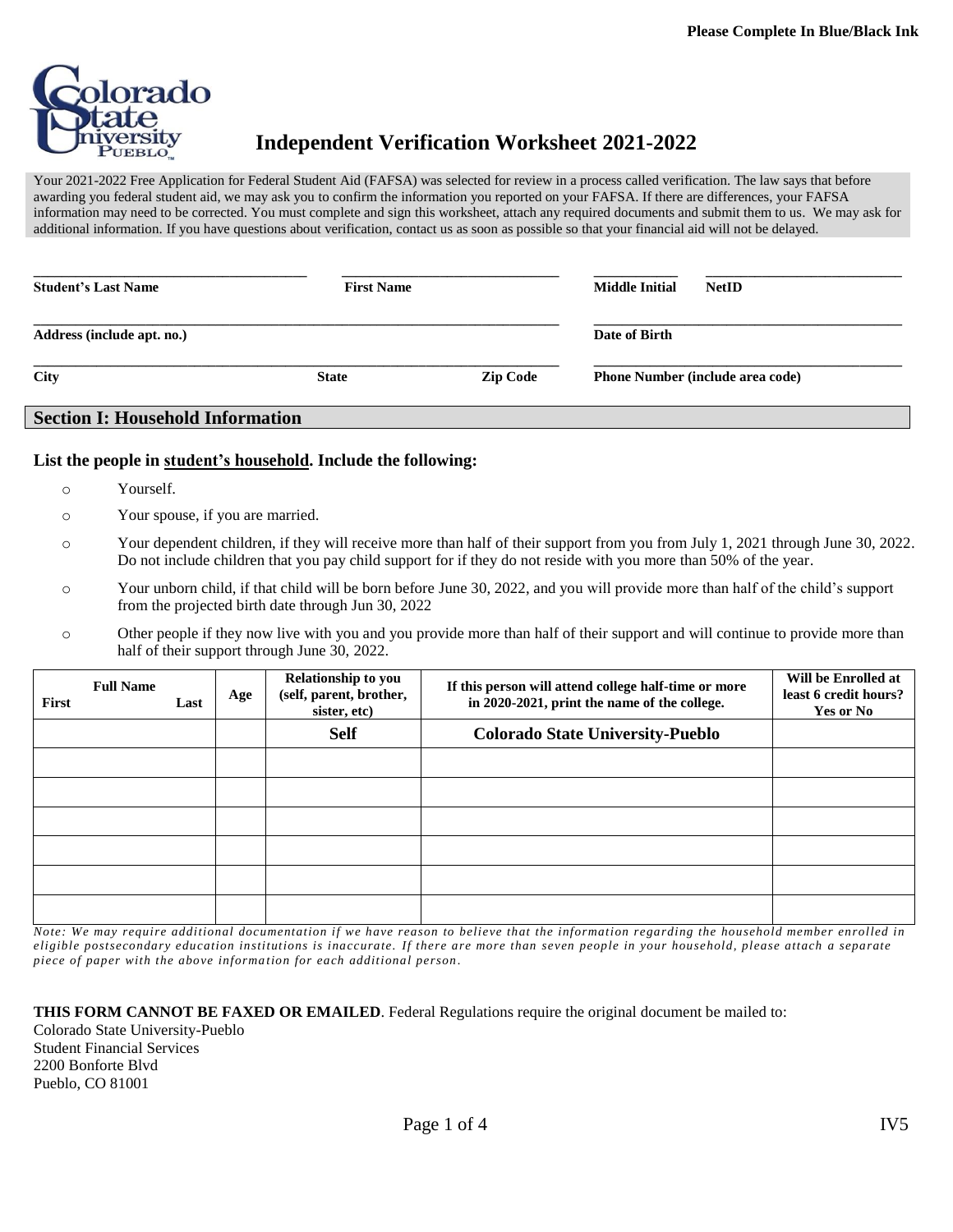## **Section II: 2019 Tax Information**

*The best way to verify income is by using the IRS Data Retrieval Tool (IRS DRT*) *that is part o*f *FAFSA on the Web at StudentAid.gov.* In most cases, no further documentation is needed to verify 2019 income information that was transferred into the student's FAFSA using the IRS DRT if that information was not changed.

## **Please mark the appropriate box for your tax situation and provide the required documents.**

## **If the student and spouse filed separate 2019 IRS income tax returns, the IRS DRT cannot be used and the 2019 IRS Tax Return Transcript(s) or a signed copy of the 2019 income tax return and applicable schedules must be provided for each.**

| <b>Check One</b> | If you:                                                                              | You must:                                                                                                                                                                   |  |  |
|------------------|--------------------------------------------------------------------------------------|-----------------------------------------------------------------------------------------------------------------------------------------------------------------------------|--|--|
|                  | Filed 2019 Tax Return and <b>did use</b> the IRS Data<br>Retrieval Tool on the FAFSA | Complete this Verification Worksheet and return it to our office.                                                                                                           |  |  |
|                  | Filed 2019 Tax Return and did not use the IRS<br>Data Retrieval Tool on the FAFSA    | Submit a copy of your 2019 IRS Tax Return Transcript or a signed<br>IRS Form 1040 including all filed schedules.                                                            |  |  |
|                  | Worked in 2019 and did not file a 2018 Tax<br>Return                                 | Submit:<br>Verification of Non-Filing (VNF) from the IRS and<br>All $2019 W-2$ 's and<br>All 2019 employment information:<br>Source:<br>Amount:<br>2. $\qquad \qquad$<br>3. |  |  |
|                  | Did not work in 2019 and did not file a 2019 Tax<br>Return                           | Submit a Verification of non-Filing (VNF) from the IRS.<br>Low Income Worksheet-Student                                                                                     |  |  |

#### **How to Obtain Tax Documents From the IRS Tax Return Transcript (TRT) Verification of Non-Filing**

**Online Request:** Go t[o www.IRS.gov,](http://www.irs.gov/) under the "File" heading on the IRS homepage, click "Get Your Tax Record." You can then choose to "Request Online" or "Request by Mail" Make sure to request the "IRS Tax Return Transcript" and NOT the "IRS Tax Account Transcript." **Telephone Request**: 1-800-908-9946

Complete Form 4506-T found at [https://www.irs.gov/pub/irs](https://www.irs.gov/pub/irs-pdf/f4506t.pdf)[pdf/f4506t.pdf.](https://www.irs.gov/pub/irs-pdf/f4506t.pdf) Check box 7 (Verification of Nonfiling). For question 9, put 12/31/19. Once complete, mail to the appropriate address found on page 2

**THIS FORM CANNOT BE FAXED OR EMAILED**. Federal Regulations require the original document be mailed to:

Colorado State University-Pueblo Student Financial Services 2200 Bonforte Blvd Pueblo, CO 81008

of Form 4506-T.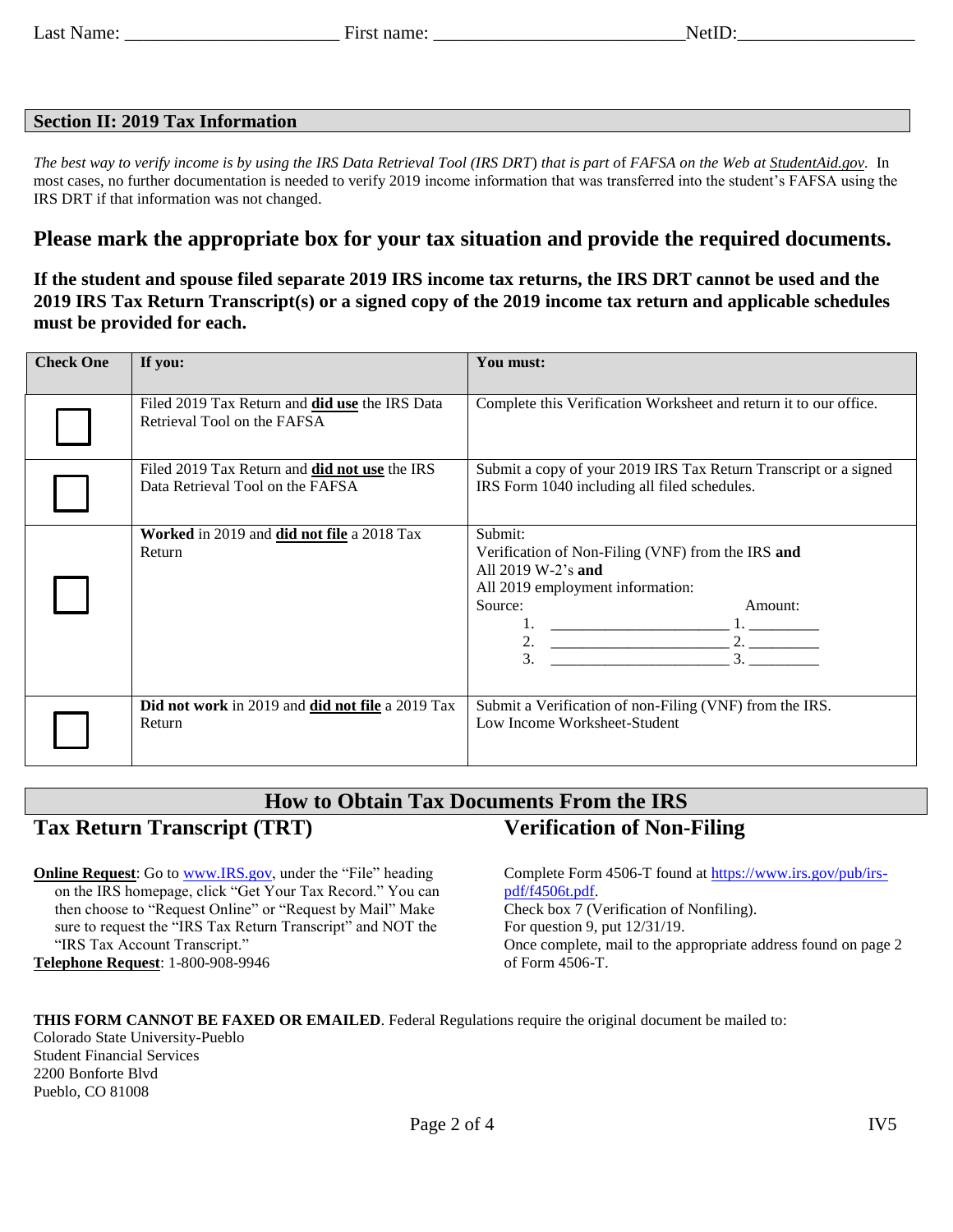## **Section III: High School Completion Status**

Provide one of the following documents to indicate the student's high school completion status when the student begins college in 2021– 2022. Check the box of the document you will attach to this worksheet.

 $\Box$  A copy of the student's high school diploma.

- $\Box$  For students who completed secondary education in a foreign country, a copy of the "secondary school leaving certificate" or other similar document.
- $\Box$  A copy of the student's final official high school transcript that shows the date when the diploma was awarded.
- $\Box$  A State certificate or transcript received by a student after the student passed a State-authorized examination that the State recognizes as the equivalent of a high school diploma (GED test, HiSET, TASC, or other State-authorized examination).
- $\Box$  An academic transcript that indicates the student successfully completed at least a two-year program that is acceptable for full credit toward a bachelor's degree.
- $\Box$  For a student who was homeschooled in a State where State law requires the student to obtain a secondary school completion credential for homeschooling (other than a high school diploma or its recognized equivalent), a copy of that credential.
- $\Box$  For a student who was homeschooled in a State where State law does not require the student to obtain a secondary school completion credential for homeschooling (other than a high school diploma or its recognized equivalent), a transcript, or the equivalent, signed by the student's parent or guardian, that lists the secondary school courses the student completed and includes a statement that the student successfully completed a secondary school education in a homeschool setting.

A student who is unable to obtain the documentation listed above must contact the financial aid office.

## **Section IV: Certification and Signature**

\_\_\_\_\_\_\_\_\_\_\_\_\_\_\_\_\_\_\_\_\_\_\_\_\_\_\_\_\_\_\_\_\_ \_\_\_\_\_\_\_\_\_\_\_\_\_\_

I understand that it is my responsibility to submit all necessary documentation listed in the above table that applies to my filing status. Failing to do so may result in delays in packaging and disbursement, late charges on my student bill, or being ineligible for financial aid for the enrollment period.

By signing this worksheet, I certify that all the information reported on this form is complete and correct. My signature below authorizes any needed corrections to the information reported on the Free Application for Federal Student Aid (FAFSA) as a result of the verification process. The student and his **MUST** sign this form.

**Warning: Intentionally providing false and misleading information on the FAFSA is fraud. The penalties for lying on the FAFSA include, but are not limited to, fines of up to \$20,000 and up to five years of jail time, in addition to repaying the financial aid received by the student.**

**Student's Signature Date**

| <b>THIS FORM CANNOT BE FAXED OR EMAILED.</b> Federal Regulations require the original document be mailed to: |  |
|--------------------------------------------------------------------------------------------------------------|--|
| Colorado State University-Pueblo                                                                             |  |
| <b>Student Financial Services</b>                                                                            |  |
| 2200 Bonforte Blvd                                                                                           |  |
| Pueblo, CO 81008                                                                                             |  |